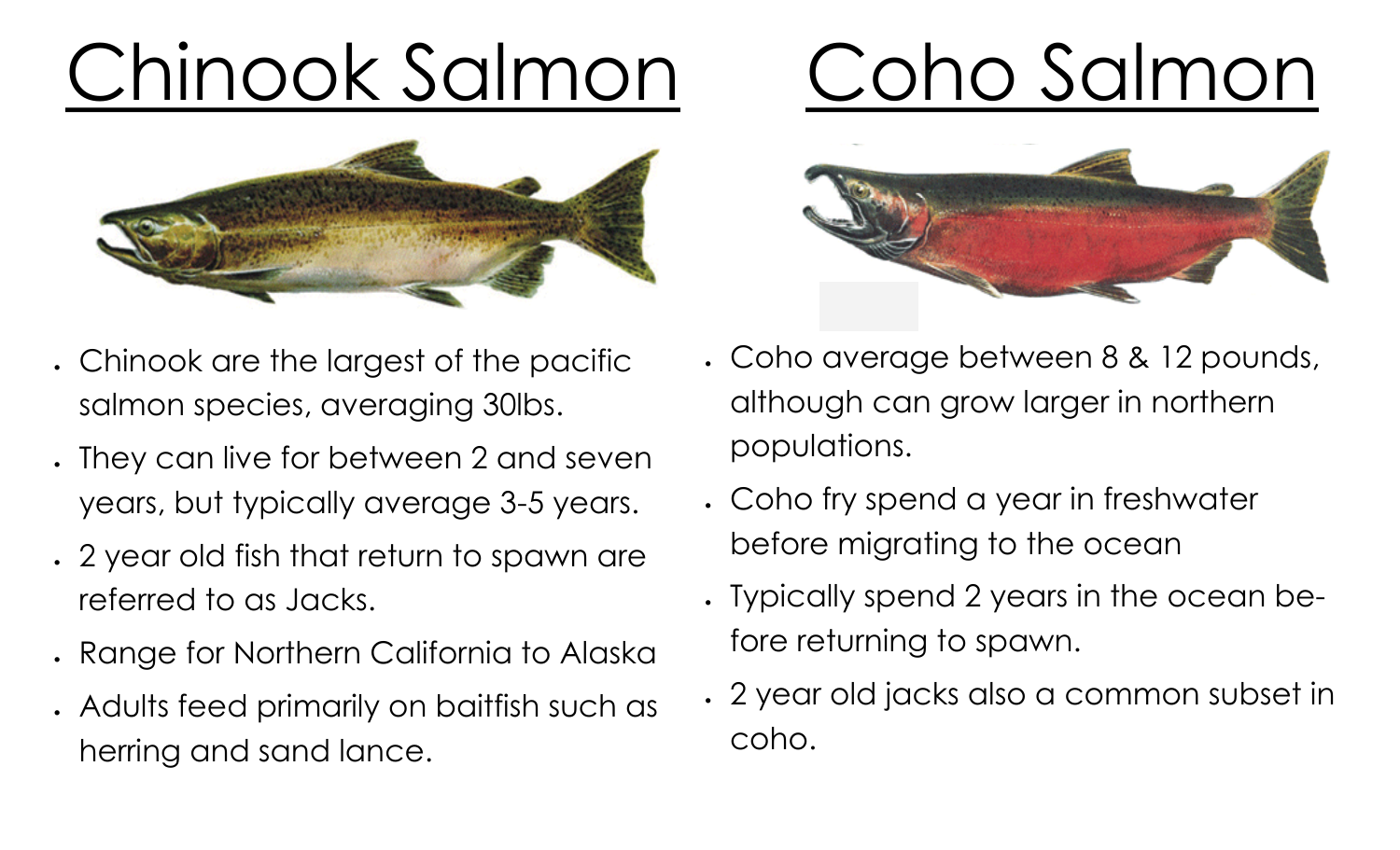# Chum Salmon





- Chum are the second largest species of pacific salmon, averaging between 8 & 14lbs, and growing well over 20lbs.
- They typically live 3-5 years, migrating to the ocean shortly after they hatch out.
- Chum feed on baitfish, squid, and jellyfish
- Range for Northern California to Alaska
- Spawning chum develop large teeth, giving them their nickname dog salmon
- Sockeye average between 5 & 12lbs
- Sockeye fry spend a year in freshwater, typically lakes, before migrating to the ocean.
- Sockeye spend 3 years in the ocean, returning as four year olds to spawn
- Sockeye primarily feed on euphasids and krill.